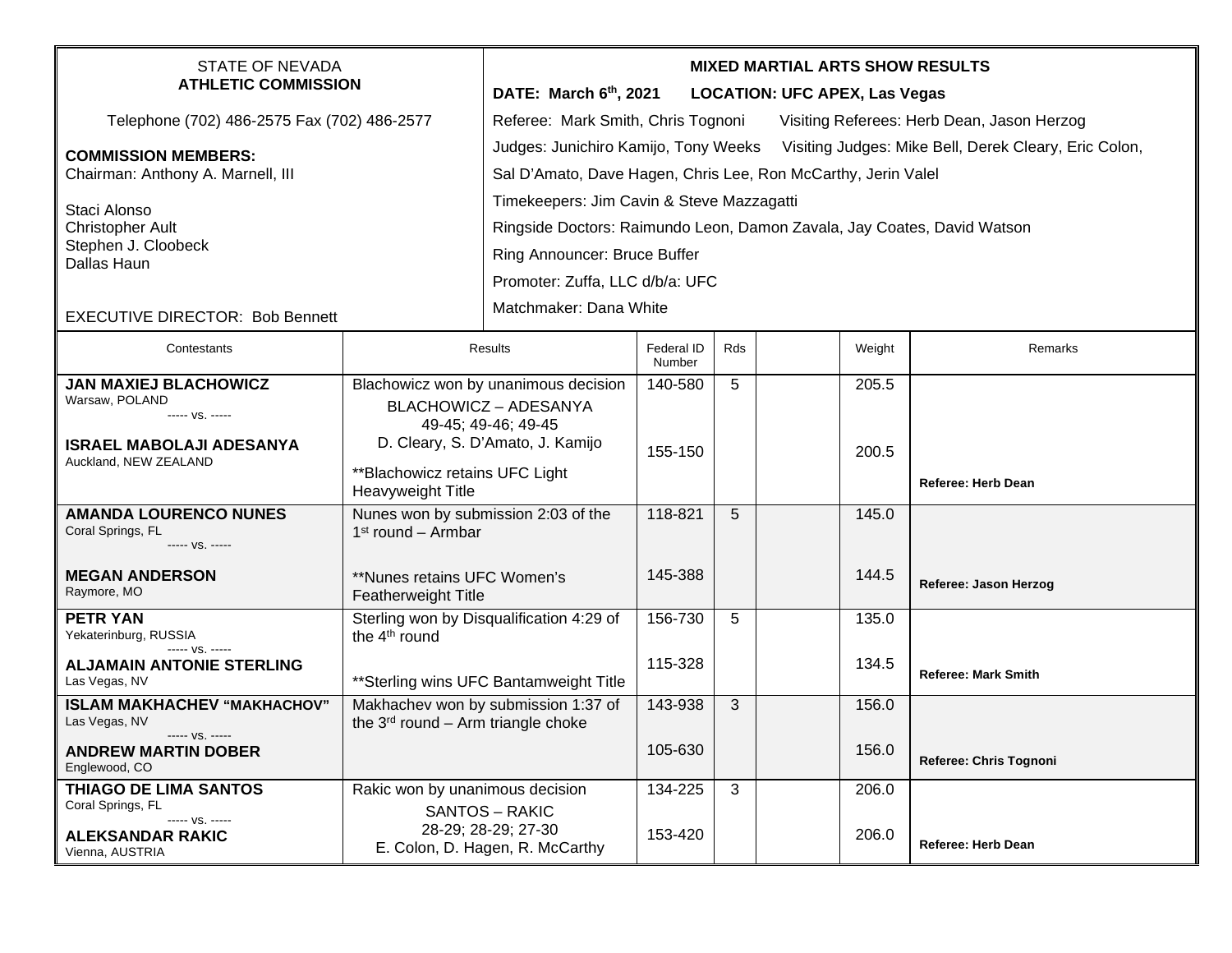| Contestants                                                     | Results                                                                   | Federal ID<br>Number | Rds | Weight | Remarks                    |
|-----------------------------------------------------------------|---------------------------------------------------------------------------|----------------------|-----|--------|----------------------------|
| <b>DOMINICK ROJELIO CRUZ</b><br>San Diego, CA<br>$--- VS. ---$  | Cruz won by split decision<br><b>CRUZ - KENNEY</b><br>28-29; 29-28; 30-27 | 104-347              | 3   | 136.0  |                            |
| <b>CASEY JAMES KENNEY</b><br>Phoenix, AZ                        | M. Bell, D. Cleary, S. D'Amato                                            | 137-586              |     | 136.0  | Referee: Jason Herzog      |
| <b>YADONG SONG</b><br>Sacramento, CA                            | Phillips won by unanimous decision<br>SONG - PHILLIPS                     | 154-863              | 3   | 135.5  |                            |
| ----- VS. -----<br><b>KYLER JOHN PHILLIPS</b><br>Phoenix, AZ    | 28-29; 28-29; 28-29<br>E. Colon, C. Lee, R. McCarthy                      | 139-915              |     | 136.0  | <b>Referee: Mark Smith</b> |
| <b>JOSEPH ROLANDO BENAVIDEZ</b><br>Las Vegas, NV                | Askarov won by unanimous decision<br><b>BENAVIDEZ - ASKAROV</b>           | 103-058              | 3   | 125.5  |                            |
| ----- VS. -----<br><b>ASKAR ASKAROV</b><br>Las Vegas, NV        | 27-30; 26-30; 27-30<br>D. Cleary, S. D'Amato, T. Weeks                    | 161-605              |     | 127.0  | Referee: Jason Herzog      |
| <b>ROGERIO RAAB BONTORIN</b><br>Colombo, PR, BRAZIL             | Kara-France won by TKO 4:55 of the 1st<br>round                           | 152-135              | 3   | 126.0  |                            |
| $--- VS. ---$<br>KAI J. KARA-FRANCE<br>Auckland, NEW ZEALAND    |                                                                           | 149-196              |     | 125.5  | <b>Referee: Herb Dean</b>  |
| <b>TIMOTHY SAMUEL ELLIOTT</b><br>Independence, MO               | Elliott won by unanimous decision<br><b>ELLIOT - ESPINOSA</b>             | 107-432              | 3   | 125.5  |                            |
| ----- VS. -----<br>JORDAN ANDREW ESPINOSA<br>Albuquerque, NM    | 30-27; 30-27; 30-25<br>M. Bell, S. D'Amato, C. Lee                        | 122-053              |     | 126.0  | <b>Referee: Mark Smith</b> |
| <b>KENNEDY IKENNA NZECHUKWU</b><br>Dallas, TX<br>$--- VS. ---$  | Nzechukwu won by TKO 3:19 of the 2nd<br>round                             | 146-457              | 3   | 205.5  |                            |
| <b>CARLOS SAO MURRY ULBERG</b><br>Auckland, NEW ZEALAND         |                                                                           | 163-892              |     | 205.0  | <b>Referee: Herb Dean</b>  |
| <b>SEAN THOMAS BRADY</b><br>Philadelphia, PA<br>----- VS. ----- | Brady won by submission 3:28 of the<br>3rd round - Arm triangle choke     | 125-561              | 3   | 170.5  |                            |
| JAKE AARON MATTHEWS<br>Melbourne, AUSTRALIA                     |                                                                           | 130-091              |     | 169.5  | Referee: Chris Tognoni     |
| <b>LIVIA RENATA DOS SANTOS</b><br><b>SOUZA "LIVINHA"</b>        | Lemos won by TKO 3:39 of the 1st<br>round                                 | 143-743              | 3   | 116.0  |                            |
| Araraquara, SP, BRAZIL<br>----- VS. -----                       |                                                                           |                      |     | 116.0  |                            |
| AMANDA OLIVEIRA DE LEMOS<br>Belem, Para, BRAZIL                 |                                                                           | 153-219              |     |        | Referee: Jason Herzog      |
| <b>UROS MEDIC</b><br>Santa Ana, CA                              | Medic won by TKO 1:40 of the 1 <sup>st</sup> round                        | 163-671              | 3   | 156.0  |                            |
| ----- VS. -----<br><b>AALON LUIS CRUZ</b><br>Tampa, FL          |                                                                           | 136-174              |     | 155.0  | <b>Referee: Mark Smith</b> |